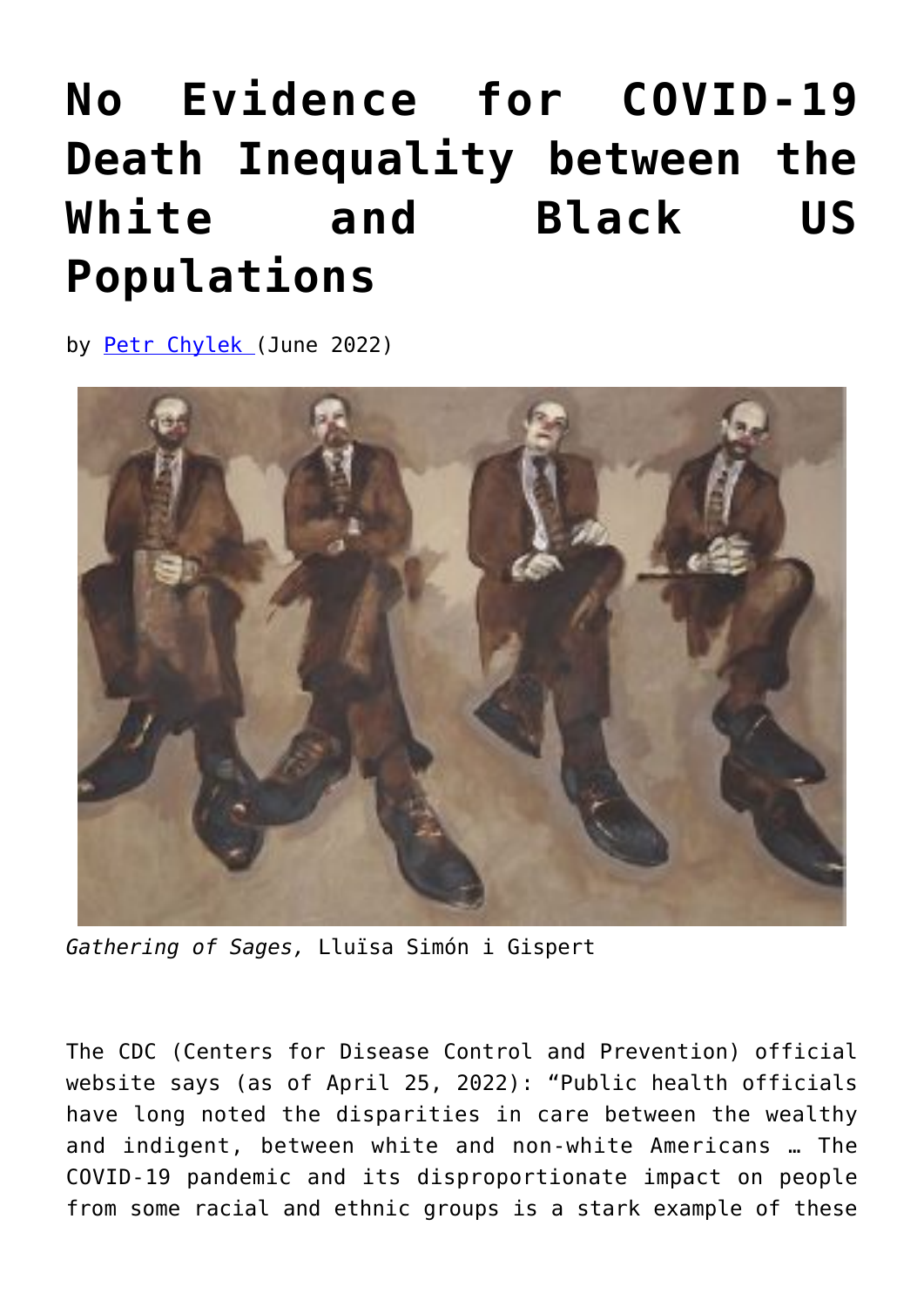enduring health disparities. COVID-19 data shows that Black/African American, Hispanic/Latino, American Indian and Alaska Native persons in the United States experience higher rates of COVID-19-related hospitalization and death compared with non-Hispanic White populations. These disparities persist even when accounting for other demographic and socioeconomic factors." This CDC statement has been translated into directives to give preference to non-white people when deciding who would get COVID medication that was in short supply.

We are now in the third year of the COVID pandemic, and sufficient data has now been collected to test the above CDC statement. Using two years of data on the number of COVID cases and COVID deaths, we can get a better idea of how COVID has been distributed racially among the US population. During that time we have gained some knowledge that was missing at the beginning. Because of that shortcoming there were some mistakes made in handling the pandemic, and different nations followed different protocols in an effort to control the spread.

The COVID data are collected and some are made available by the CDC. Unfortunately the format of CDC data that is available to the public is not easy to navigate. The statistical data are surrounded by a large number of articles concerning masks, vaccination, etc. In addition, many essential data are not downloadable. In the following we provide a brief analysis of accumulated COVID death data as partitioned according to the races of the US population. All data used were downloaded from the CDC website without any adjustments or modifications. On the other hand, the CDCprovided information suggests that the CDC experts have subjected the statistical data to various undefined demographic and socioeconomic adjustments.

There are three basic kinds of COVID data: The number of cases, the number of hospitalizations, and the number of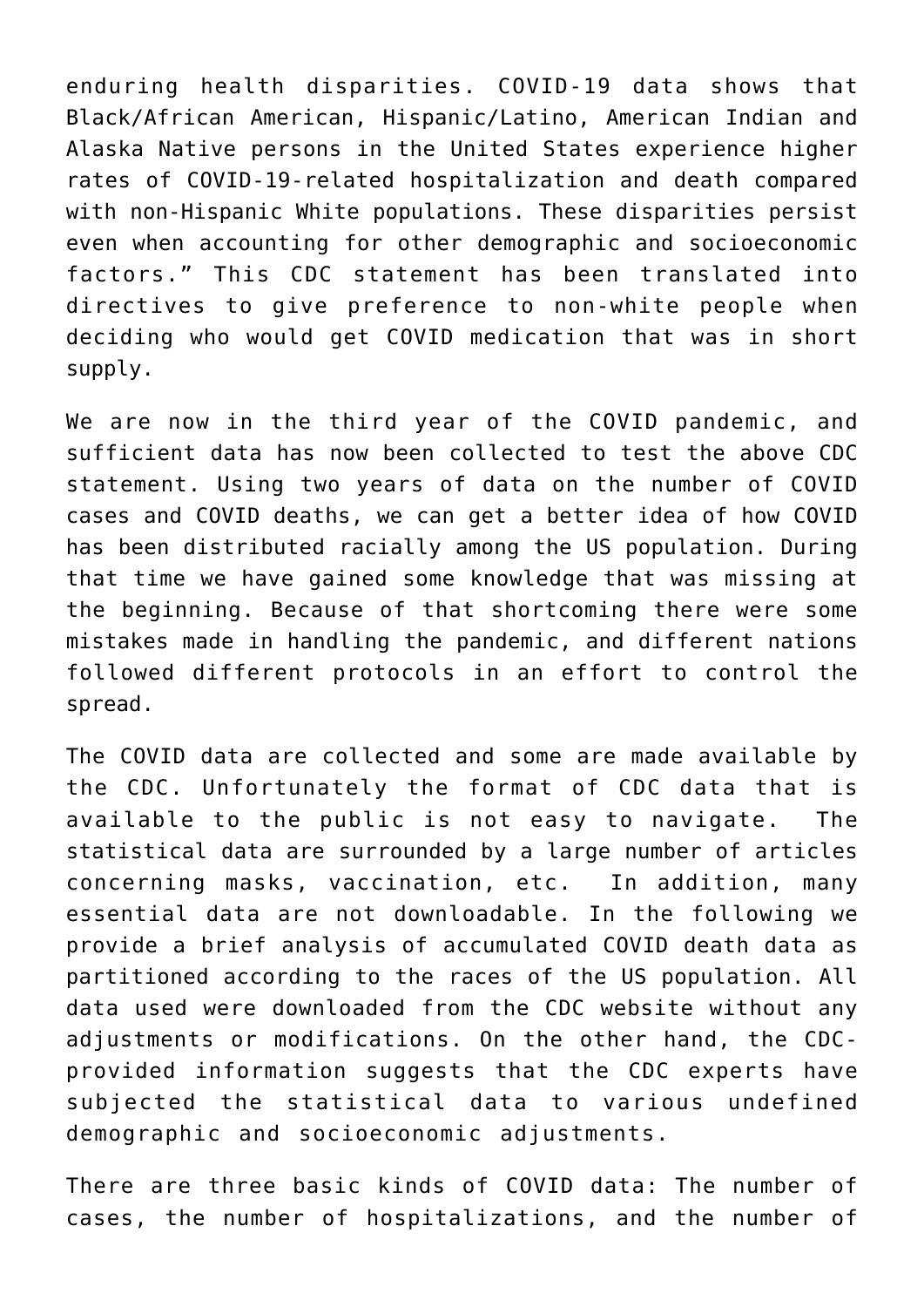deaths related to COVID. Of these three, the number of deaths is the most objective and very likely the most accurate. The number of cases or even a number of hospitalizations depends on subjective decisions to get tested, to report the case of a positive result, to go to see medical help, and to make a decision concerning hospitalization. Such subjective decisions do not enter the picture in case of death, as there is no subjective decision involved in reporting actual deaths. Therefore, the number of deaths is likely to be a more reliable indicator of the impact of COVID then the other available COVID data.

Graphical representations of the CDC data concerning the number of deaths, and its distribution along the races and gender are shown in the following figure. All data needed to obtain the presented results were downloaded on May 10, 2022 from the CDC website [CDC COVID Data Tracker: Home.](https://covid.cdc.gov/covid-data-tracker/#datatracker-home)



Fig.1: (a) Percent of US population of a given race/ethnicity (black columns) or gender (red column for females and blue column for males) that died due to COVID between March 2020 and April 2022. (b) Number of COVID deaths (numbers in parenthesis) per thousand of infected individuals of a given race/ethnicity or gender.

Figure 1a shows the percent of individual races that died due to COVD-19 (black columns). We see that the American Natives have the highest percentage of people that died due to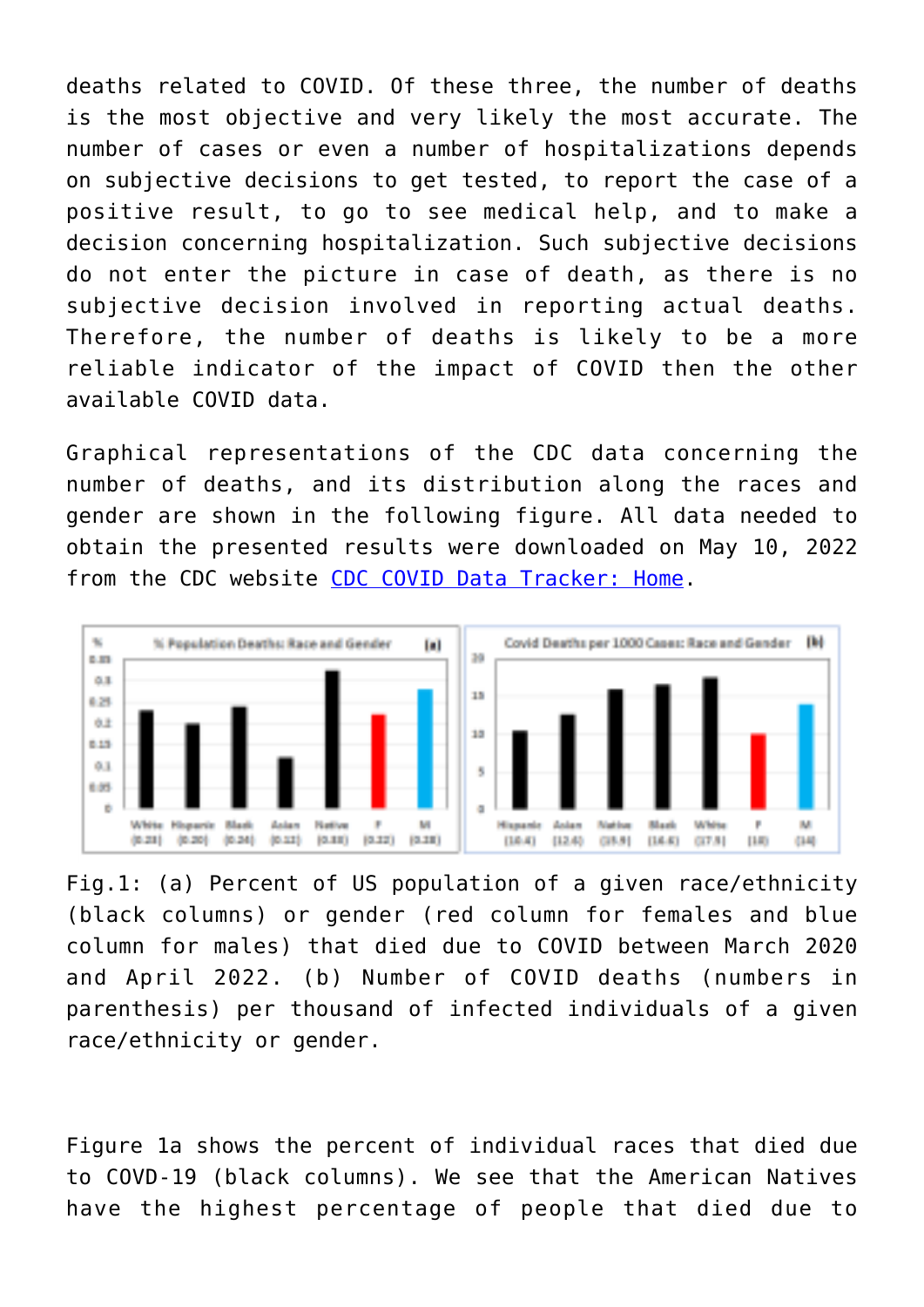COVID-19, namely 0.33%. In contrast, the Asian American population shows the smallest fraction of about 0.12% that died. There are likely many factors responsible for this difference, and the level of healthcare may be one of them. In addition, there are differences in genetic factors, life style, diet, extent of compliance with COVID regulations, and other factors that no doubt play a role.

The death rate of White non-Hispanic, Hispanic and Black-African Americans are quite close to each other, at 0.20%, 0.23% and 0.24% of their respective populations. We note that the fraction of deaths of Hispanics is smaller than the fraction for White and Black Americans. Assuming according to the CDC that the fraction of deaths is dominated by the level of health care that individual races/ethnicities received, we conclude that Hispanic Americans received slightly better health care than did White and Black Americans. However, the difference between the death rate of Black (0.24%) and White (0.23%) Americans is so small that this is likely within the uncertainty of the data, due to such factors as incomplete reporting and errors in determination of causes of death, plus additional errors in reporting and in assembling the data sets.

The alternative, and probably more correct, interpretation of the data is that the death rates of the three groups, White, Hispanic and Black Americans, are about the same given the uncertainty of the data. With this interpretation, no difference between the health care levels received by these racial groups can be deduced. Only the Asian Americans can be assigned a slightly better, and Native Americans a slightly worse, health care than the general population

This alternative interpretation is further confirmed by considering the death rate of American men and women. The data show that the death rate of men 0.28% (blue column) is considerably higher than the death rate of women 0.22% (red column). If we apply the same CDC invoked hypothesis that the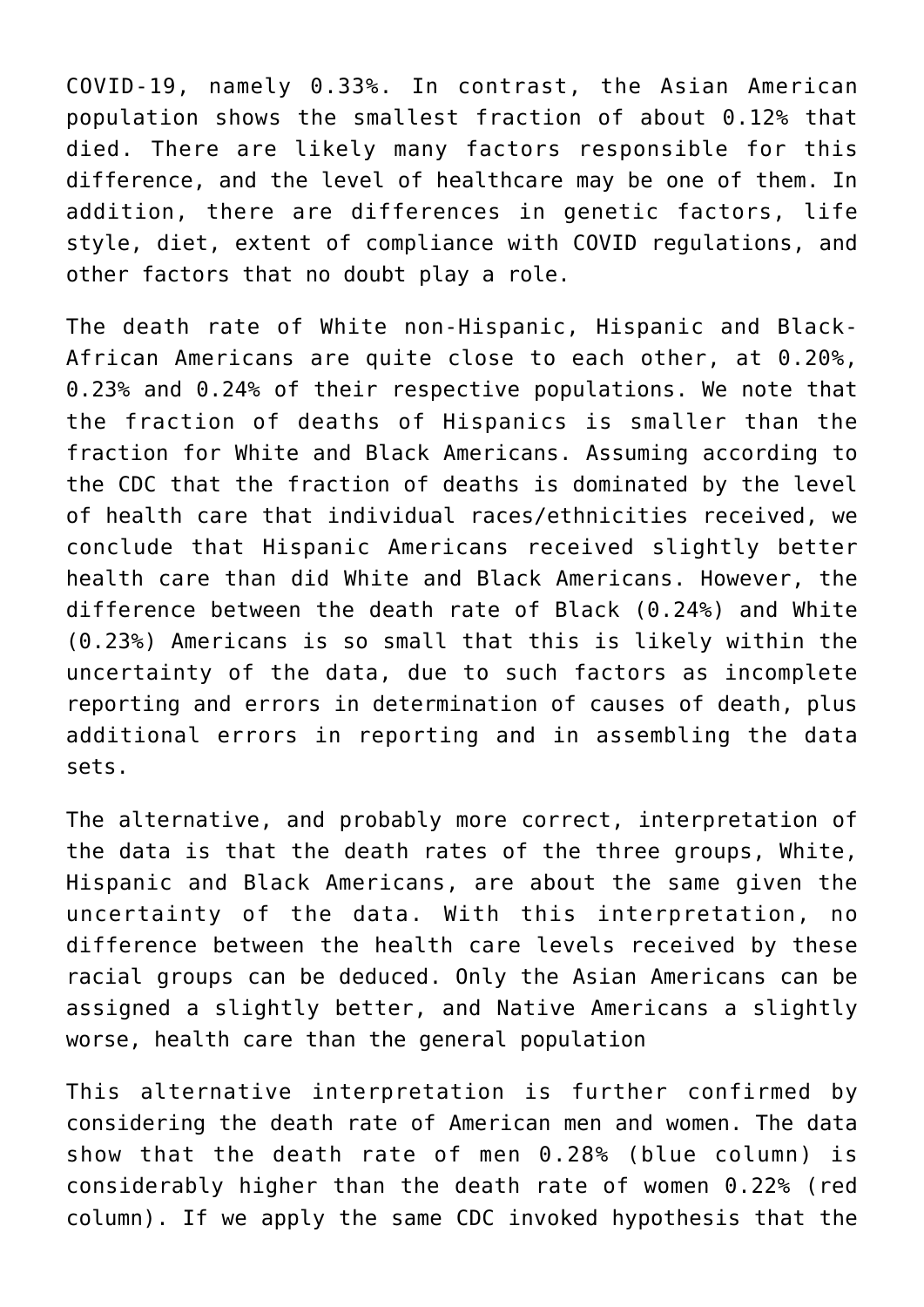differences in death rate are due to health care, we have to conclude that men experience a much lower level of health care than women. Can we claim that? Is this in agreement with our health care system? I don't think so. Thus, there must be other causes of the observed differences in death rate, in addition to or instead of health care. The gender and genetic differences, rather than the level of health care, must be dominant among those causes.

If the difference between death rate of females and males (between 0.22% and 0.28%) cannot be considered as due to level of medical care, then for sure the much smaller difference between the death rate of White and Black Americans (between 0.23% and 0.24%) cannot be taken as an indicator of different levels of medical care. Thus the hypothesis that a small differences in death rates between various groups are caused by level of health care has to be rejected. No science can support it.

In science, if you have a hypothesis for the explanation of observed data, and if one single piece of data disagrees with your hypothesis, the whole hypothesis has to be abandoned and you have to look for other explanation of the data. Here it means that we have to reject the hypothesis that the difference in death rates between the groups is due to differences of health care that the groups have received. Thus, I find no justification for the above CDC statements that Black/African American, Hispanic/Latino in the United States experience higher rates of COVID-19-related death compared with non-Hispanic White populations due to the substandard level of health care these minority groups have received.

Figure 1b shows the death rate of people who got infected by COVID. It shows the number of people who died per 1000 people infected. It varies from 10.4 for Hispanic to 17.5 for White Americans per 1000 infected people. The death rate per 1000 infected people of white and black Americans and of American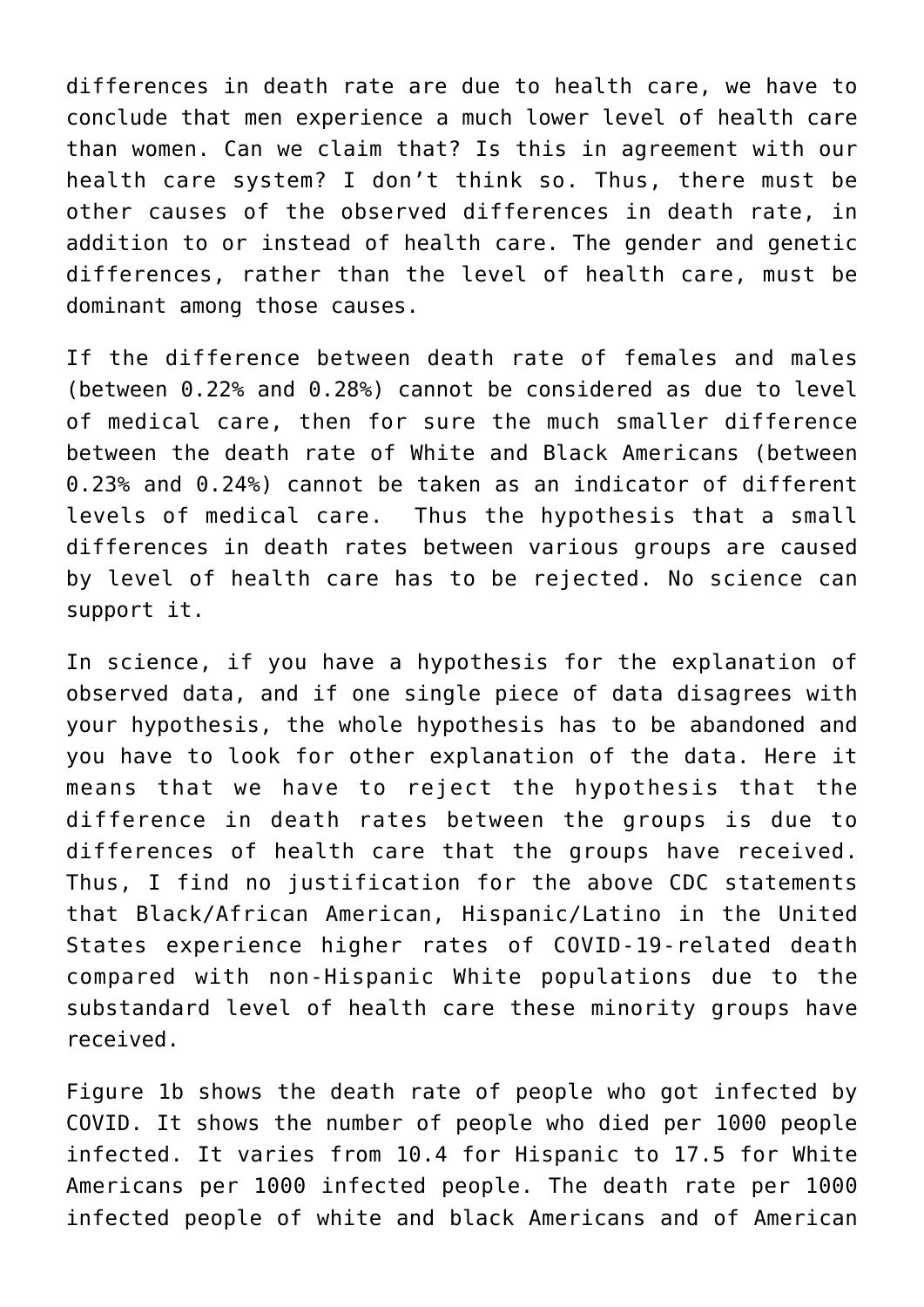natives is about the same. The death rate of Hispanics and Asian Americans is considerably lower than the death rate of other racial groups. These results rely on the CDC-provided number of COVOD infections, which have a larger uncertainty than the number of deaths. Thus a larger weight should be assigned to the results shown in the left panel (Fig. 1a).

To summarize, both results seen in Fig.1 show that the death rate of White and Black Americans is about the same, while the death rates of Hispanic and Asian Americans are slightly lower (possibly due to genetic differences), and the death rate of Native American (Fig. 1a) is higher than that of White and Black Americans. The CDC data do not support their own statement that "COVID-19 data shows that Black/African American, Hispanic/Latino, American Indian and Alaska Native persons in the United States experience higher rates of COVID-19-related death compared with non-Hispanic White populations". We must say that the science does not support the CDC COVID race-related statement, and so it also does not support any instructions for preferential distribution of COVID medication in short supply to definite racial groups. Unfortunately, this incorrect CDC statement has been often repeated by some news outlets. A recent (May1, 2022) article republished on the Yahoo website even exaggerated the CDC statement by claiming: "Black people continue to [die from](https://www.kff.org/coronavirus-covid-19/issue-brief/covid-19-cases-and-deaths-by-race-ethnicity-current-data-and-changes-over-time/) [COVID-19 at a rate nearly double](https://www.kff.org/coronavirus-covid-19/issue-brief/covid-19-cases-and-deaths-by-race-ethnicity-current-data-and-changes-over-time/) the white population…. ". Two reverends and two doctors were among five authors of this statement.

One may ask why the CDC makes such statement that is not supported by their own data? Are emotions more important than facts? The answer to these questions I leave to each individual to answer him/herself.

I thank Dr. James D. Klett for discussions of topics related to this article and for his many useful suggestions.

*Note*: If you want to verify results shown or update the data